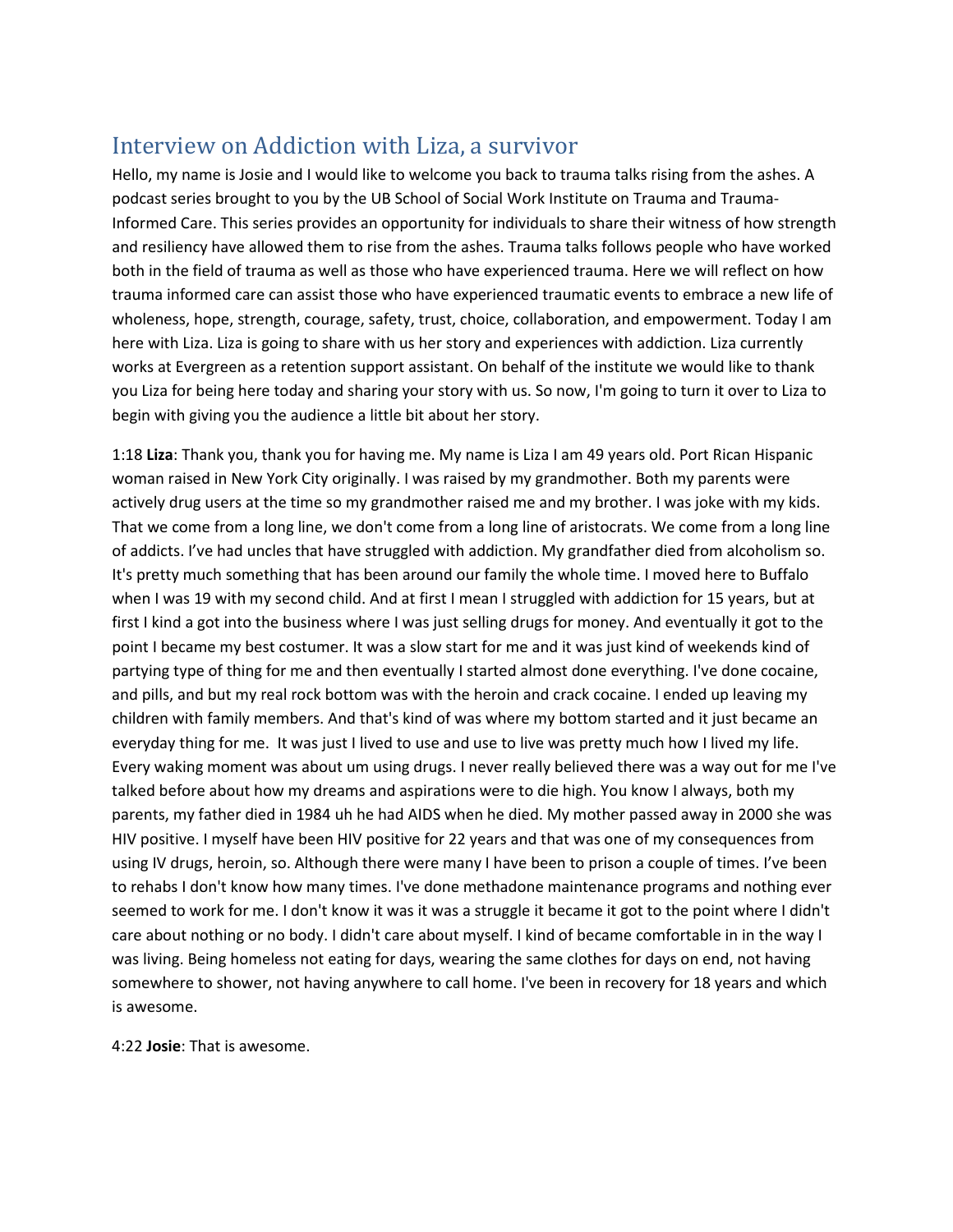4:22 **Liza**: And even that has been a struggle in the beginning. I was on parole at the time. I knew when I got out of prison I knew that I didn't tell myself that I wanted to stop getting high, but I told myself that I didn't want to go back to prison. But when I got out and on parole eventually I mean I went back to the same neighborhood, same people, doing the same things, and I ended up using again so. I went to rehab after reporting to parole and took myself to detox. I went to an extensive 90 day treatment program. From there the was still on parole and the offer to go to a halfway house and I was trying to come back to Buffalo at the time to a halfway house. And, I remember my parole officer telling me. "If I found a halfway house on the moon" he would allow me to go there. But I could not come back to Buffalo. So I ended up in Niagara Falls in a halfway house and I mean I guess it's the best thing. I wish I remembered his name and knew where he was at because he actually did me a favor actually taking me out of that environment and, and putting me in something different where. Even in the halfway house I was able to like relearn things. Like everyday simple things like making my bed. Learning how to just be responsible, just simple things like that, that I kind of lost track of when I was out there on the street. So I'm really grateful to him. Yeah, I mean I made a decision to stay up there in Niagara Falls and worked different kind of jobs, because I'm part time, I'm a convicted felon, so although I have experience, once we I have had the experience we are going through the application in an interviews going great and they get to that question have you ever been convicted of a felony and everything changes for the worst. But I don't know. I just kept pushing forward and, and pushing through. I was able to build me a one of the requirements was for me to build a 12 steps narcotics anonymous meetings, which is something that I still do today. Even though I really didn't trust them. I really didn't believe that all these people could actually be clean that was like unheard of to me. To have so many addicts in one room together and nobody be using. I don't know, I just kept going there and doing some of the things that were required of me. Something just changed along the way. I started making decision about going to school and I got a really good job at a supermarket and got an injury and couldn't go back. So I made a decision to go back to college. Which sometimes I don't know how I survived that. I mean literally on many days I remember walking across campus and just crying like literally crying and hating myself because this was something I could have done when I was younger and kind of let fall by the way side. I told myself you know you survived the streets and prison, I think you can survive Buff State. So I kind of persevered and pushed forward and pushed through and I was able to graduate in May. Right before I graduated, I was blessed with a job at Evergreen as one of the peers there. My job there is, I tell people; I get paid to give people experience, strength, and hope, that's what I do. I tell people my story, I help link them to services, but I find that when I am able to give them that shared life experience that it gives people hope. You know and, and they tend to come back for services. There are so many people out there whether it's Hep C or HIV or just regular primary care that don't come in for medical care. Mind you I went to school for marketing so my degree is in marketing, I don't know. I have been at Evergreen for 18 months now and along the way there was this opportunity through the AIDs Institute in New York State where they want to recognize peers. Because they find, and It's all part of the ending the epidemic for 2020 that they find that peers play a big part in getting people into treatment and keeping them into treatment. I was able to I did a lot of work in the last year. Lots of trainings and traveling and I'm not complaining about the traveling, going all over the place Syracuse, New York, Albany, and taking different courses and trainings where now I'm certified as a peer through the state so that's kind of nice. Also through the LTI mentoring training program the Leadership Training Institute I'm a training mentor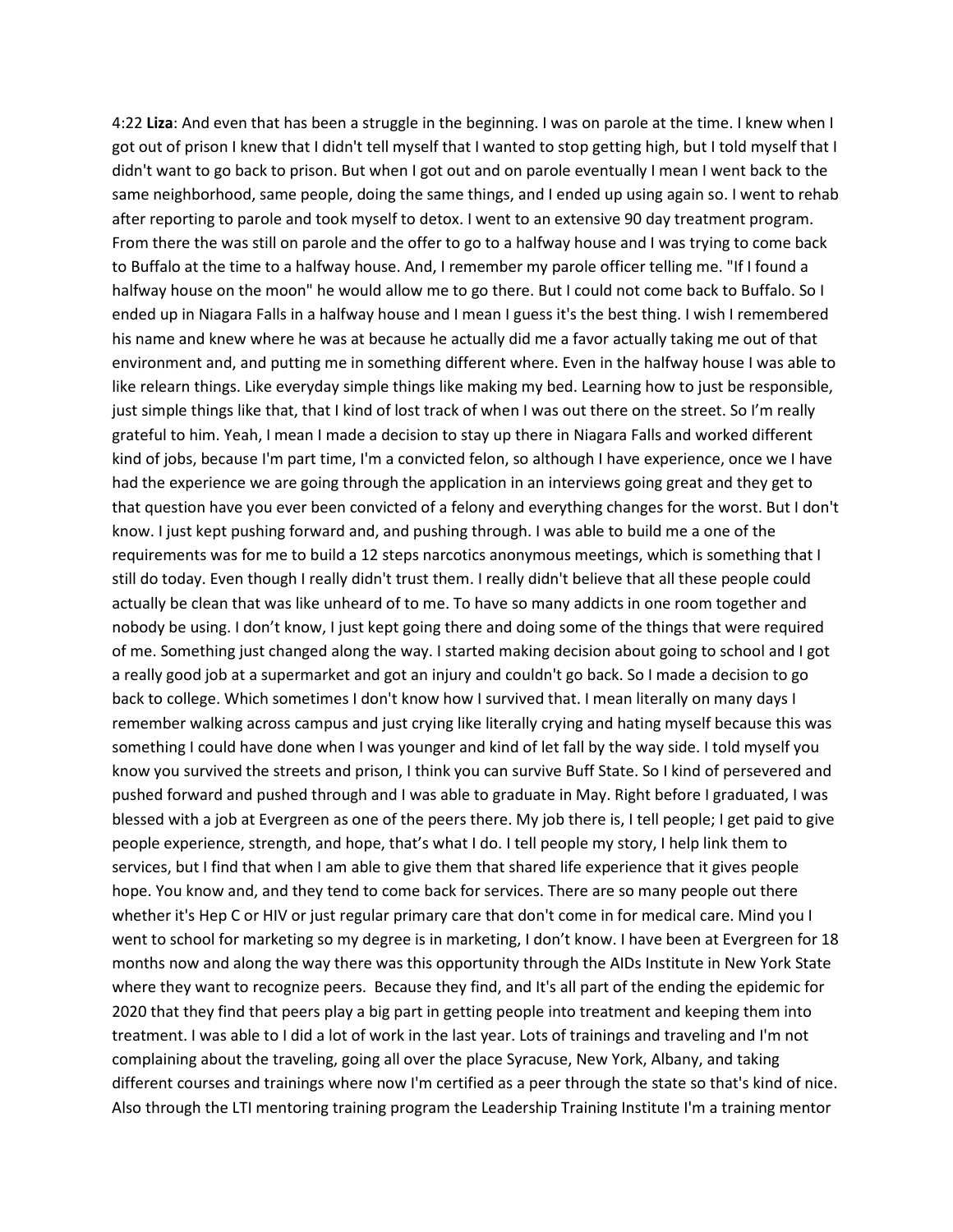for people. I have 3 mentees where I have 3 women that are HIV positive. And it's just kind of showing them how to set goals and helping them along the way to reach their goals. Along with that I've just been asked and signed on to be a spokes model with the HIV stops with me campaign which is very exciting for me. You might see my face on a bus somewhere or a billboard and that's gonna be nice. Yeah so I'm doing that, I don't know it's that's just a little kind of my story of where I've been and where I'm at today.

9:49 **Josie**: Absolutely. Thank you so much that is incredible to hear. And where it all started and were you are now. So as you've been talking I can tell that some of the things you have experienced maybe sometimes you might have benefited is how important it is to be tuned in to certain values, certain principles. And the 5 principles of trauma informed care are safety, choice, trust, collaboration, and empowerment. What trauma informed care does is it asks individuals and services providers to stop asking what is wrong with the person and move toward asking what has happened to this person. And Fallot and Harris talk a lot about those 5 guiding principles as being the tools that service providers can use to provide a more trauma informed practice and a more trauma informed environment. So, I'm curious to know about your experiences with those 5 values. So start with safety. And so I'm curious in your experience in a lot of systems, you're in the criminal justice system, you're in several different rehab and detox systems, and also the medical system in terms of dealing with HIV status. So I'm curious to know within some of those, what part did safety play in allowing you to be able to seek help?

11:27 **Liza**: That was a big part more so with the HIV piece for me actually Evergreen used to be considered it used to be called AIDS community services. So were talking about 20 years ago that I walked into the door so. Because it took a while before I was even, I remember being diagnosed through the needle exchange program at Columbus hospital at the time on Niagara Street in Buffalo here. I remember hearing the news and getting up and leaving. And, and the woman telling me no we have some things to discuss and my answer was there is nothing to discuss. Because for me at that time people died that's it. You got diagnosed you're gonna die so there was nothing to discuss. For me going into get treatment it took me awhile to be able to feel safe to disclose even to someone in a medical profession. Because my thing was because the stigma that is behind that. There was stigma already being a drug addict, and using drugs, and being a felon all that. People tend to not trust you, people don't want you around them. And, and to have that, and to have been around when the epidemic first started in the 80's and to see what happened. It was scary for me. So it was something I held on to you know until, eventually it was I needed to get treatment. I took a leap of faith and, and I walked into medical facility. I said listen I am HIV positive and I need treatment. It was just kind of something I did on the blind that eventually needed to be done or I really was going to die. But it plays a big part for me. Even still for me today I think maybe 5 years ago and I went to see an eye doctor and there was this minor thing he needed to do with my eye. And because I didn't put my status on my paperwork because I wanted to discuss it with him in person he was very, the animosity that he showed against me. And I'm thinking really still today? You know and it's still happening, it's still happening. You know I've kind of grown to have a thick skin I'm at the point in my life, you know I'm 49 years old I really don't care what you say about me or what you think. I realize the people that matter and the people that are important are the onset that are in my live. So I'm willing to give someone some education if they need it but. I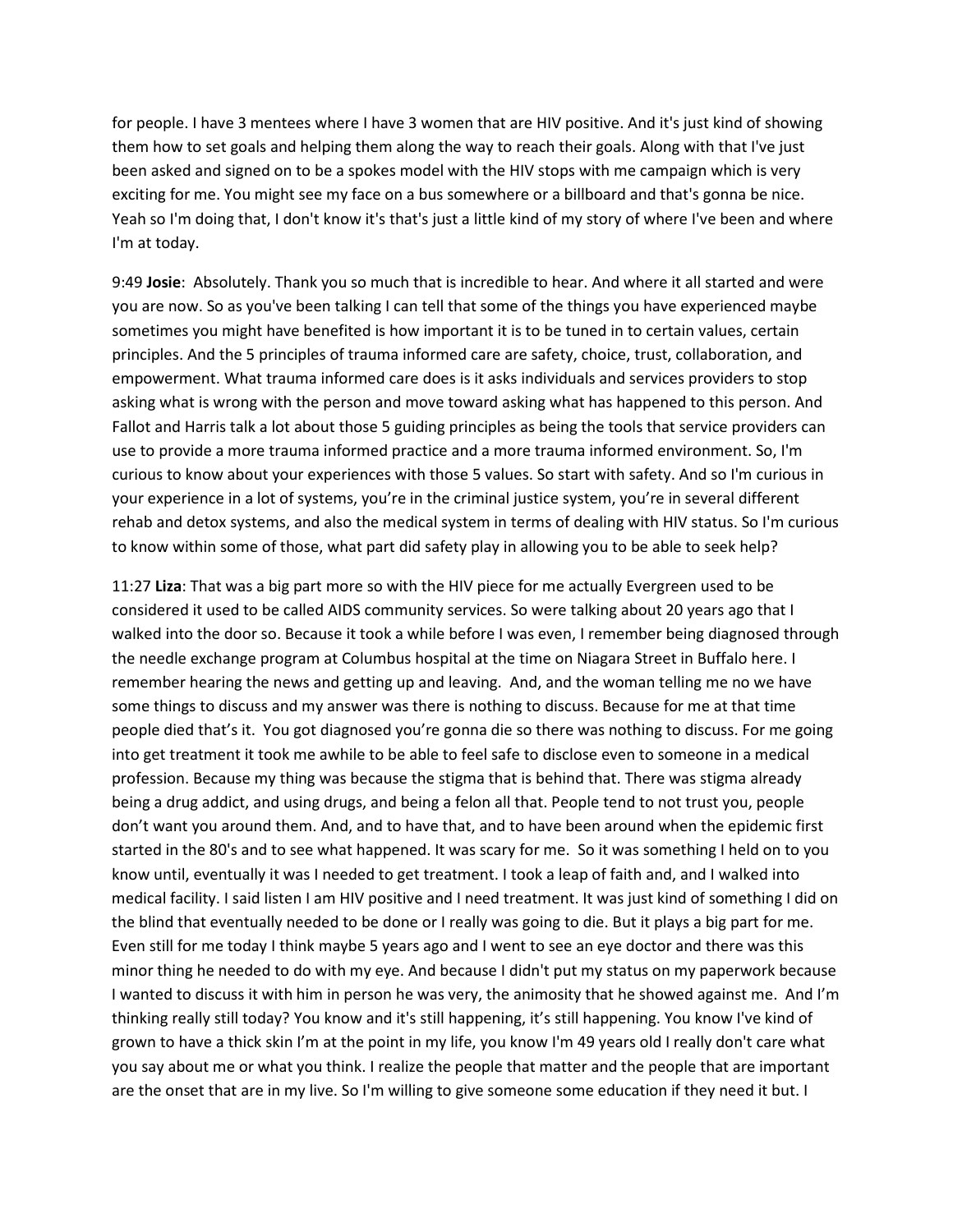think for me and I see with other people that this safety that's a big thing because there are still people hurting people because there drug addicts or their homeless or because they are HIV positive. So.

14:21 **Josie**: Absolutely, and safety definitely plays directly into the second principle being trust. And you've spoken to that a bit in terms of other individuals not trusting you because of your history or because of your status. I'm also curious what your experience was trusting some of those service providers that you interacted with? Whether that was your parole officer whether that was staff at the halfway house. I'm wondering did how did you know you could trust those providers?

15:02 **Liza**: With the providers and the half way houses and that we got to the point just with the laws of confidentiality and that kind of was my, my security blanket was I need to speak to them and divulge this information. And if it got out of here I knew I had something to fight with because of the confidentiality laws and now HIPPA and all of that. But it took a long time just from being in the streets. I come from not trusting anybody and every day watching my back only because of the things I had been doing on the street. So to come into a prison system you don't trust anybody and that's the culture. You don't trust anybody. If somebody is being really nice to you or giving you food or something in the prison system they're gonna want a piece of you, you know. I remember walking in for the first time into Bedford Hills and it's a maximum prison for women and being terrified and not just kind of staying to myself until I ran into a long lost cousin in there. Then I felt a little safer because she took me under her wing because she was a pro at it I guess. But that you know that wasn't her first time in there, but really learning the ropes and learning what to do and what not to do. And what was allowed on the street. In the halfway house all through I think it was a process. I think it was a process of me changing? I had to change who I was in order to allow people in and just open up. And the fact that I've learned that I don't trust people because I didn't really trust myself. That was the reality of it. Once I started doing something different with my life and living a different way it just became easier to open up and trust people. And now it's like, it's ok I have a sense of security. I don't know if it's because my life has changed and my life has shifted? I've been blessed enough to have my children back in my life, and watch my daughter graduate high school and graduate college and be there for all of that. My daughter walked watch her walk down the aisle and grandchildren and yeah so it has all been a process. Still relationships are kinda hard with the opposite sex only because that, that's a, always a hard area and there are always trust issues there. But at the end of the day I know that it doesn't really matter whether it does or it doesn't work out like I'm a good person, I have a good heart, I'm living a different life. So I'm worthy, I'm loveable, so eventually I believe in a higher power in my life and In God He is going to place the right person in my life. It has definitely been a process. I had a doctor one time at ECME and I forget his name but I remember you know because medication has gotten a lot simpler with one pill a day from where I used to take 13 pills a day and they kind of played Russian roulette with the pills. Well let's try this cocktail and no that's not working and let's try this and it's combinations and I remember having this new doctor and he walked in and he had boat shoes, khakis, a Hawaiian shirt and a scrub hat on. And I thought to myself Jesus I'm gonna die because he just looked cause he just looked, first impression was just like holy cow they just let anyone work here was my thought. And but I come to find out he was a great doctor what he did he was an expert. It could just be little things like that that there is always that defense mechanism that I have from being in the street that doesn't go anywhere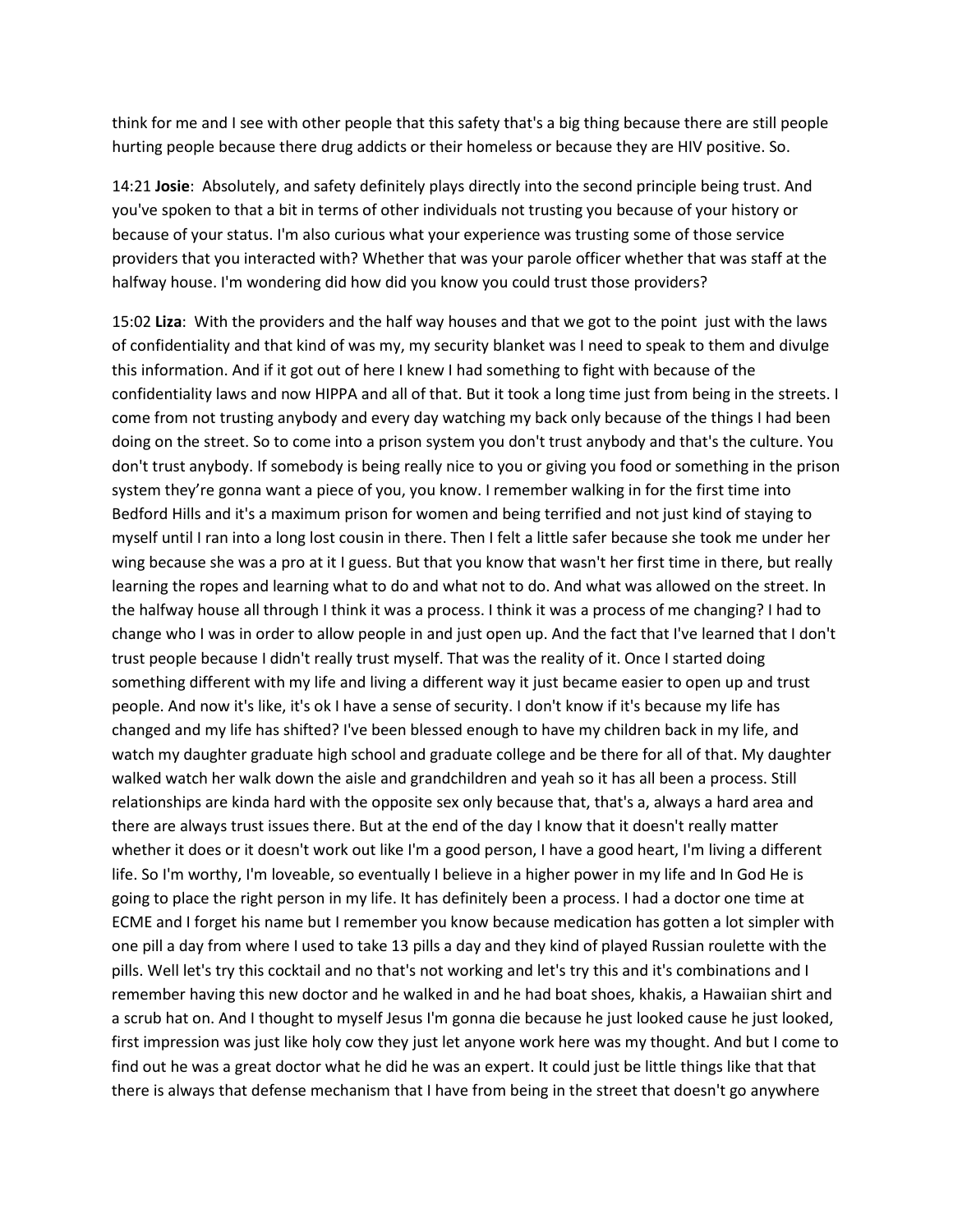you know it's always there. In that definite moment of urgency, it will pop up, it will pop up, but yeah, it was definitely a process. To get there.

19:35 **Josie**: To go from like you said living in a circumstance where you didn't have a lot of trust in yourself, much less other people, so to really break down those walls to be able to be vulnerable both to who you are and to other people that is a long journey. It sounds like it's been really amazing. With a lot of very eccentric doctors and great people

20:03 **Liza**: yeah, but I think also just looking back even before the drugs there was trust issues because my parents didn't raise me so I, I literally grew up thinking I wasn't good enough because my own parents didn't want me. So just not trusting anyone would ever be there for me. You know I still have this fear in the back of my mind that when my time comes to pass on I will die alone. And it's just that little voice in the back of my head I have to turn off sometimes. Yeah that comes from way back when.

20:39 **Josie**: Absolutely Right, those are like you said. Those don't necessarily dissipate they don't just disappear. So the next principle is choice and I'm curious about how you did and didn't experience in choice and input when it came to your treatment? So whether that was, I know you said you went to a few different rehabs and you also spend time at the halfway house did you feel you were given a choice or an ability to influence your course of treatment?

21:24 **Liza**: No not in the beginning. In prison I was given medication. Although I was aware of what I was on when I was out and I informed them they were. Well no this is what you are getting and this is what you take type of thing. Coming home it kind of got a little better. In a rehab you only have so much say you unknown they have nurses there. At least in the rehab they made sure that I went to my medical appointments. They even made it a point that I was told about a support group that was in Niagara Falls once a week and they would allow me to go from rehab to that support group which was kind of nice. I don't know I think that more now because I am more knowledge. I know I have the right to speak up. Culture kind of plays a part too. As a Latina woman, I remember my grandmother telling me I needed to learn how to iron for my husband because have to iron his boxer shorts. I am here to tell you I have not been married yet. I have never been married and I remember thinking I'll never be married, but being raised in a way that is submissive toy our husband and you do what they say. You know the man's always been the authority figure so to be given male doctors. I almost felt like I didn't have a right to speak up for myself. I think it may is just a learned thing. Where now I'm at the point that I don't care what you say I'm going to speak up for myself, because I've got more I have more education, I have more knowledge, more experience, and maybe it' because maybe the field that I'm in too maybe from the courses for this peer thing I've learned about you have to be your own voice and learning how to advocate for yourself. And don't be scared to speak up when something is wrong or something is not working. Just because it's a medical provider or someone in charge does not necessarily mean that it's going to work for me because everybody is different. Like at Evergreen we tend to meet people where they are. I think that's the piece that the education piece and the knowledge piece has allowed me to be more voisterous.

23:59 **Josie**: Absolutely.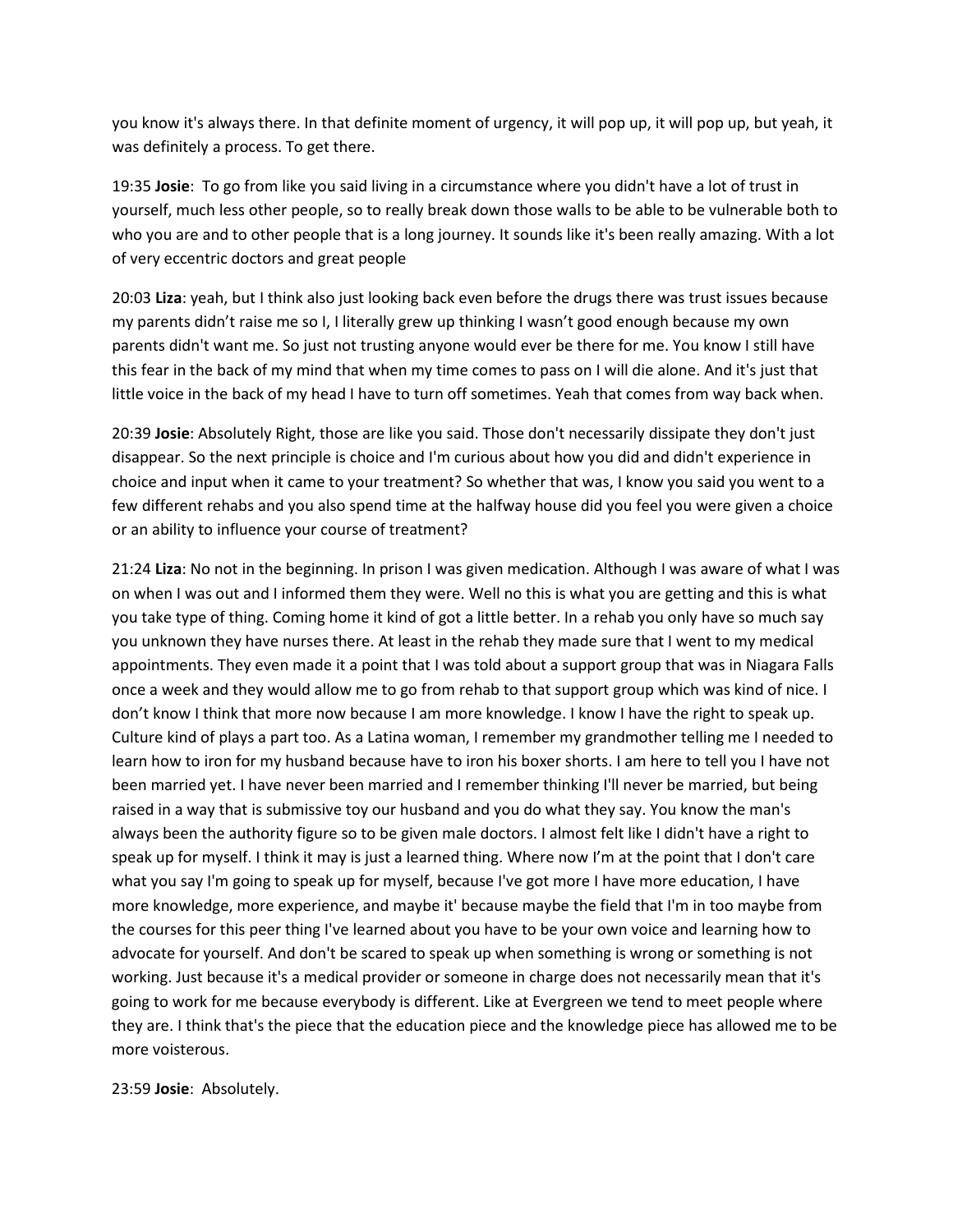24:02 **Liza**: The fact that I don't want to get comfortable in any situation where I want to settle. It's something I have always done. I've always settled for less and never thought I would be anything or anybody. SO I have this goal and this vision where I want to push forward. Thus the peer certification, the LTI, the HIV stops with me campaign, and so I'm trying to get involved things that has almost given me this high point of freedom. So it' really interesting to watch myself

24:36 **Josie**: Grow leaps and bounds.

## 24:43 **Liza**: It's been something

24:43 **Josie**: Absolutely. It's so interesting what I hear you saying. There wasn't a tremendous amount of choice in your treatment and even so like you said you were already something of a disadvantage having not necessarily been acculturated to demanding choice or even expecting it. Right? And it was not provided readily. So it was really a double whammy there in making choice a not very prominent part until you learned what you deserve as a as a consumer, as a peer, and as a person.

25:25 **Liza**: Yeah even not knowing that I had the power of choice. I was in a physically abusive relationship with my son's father for years where today it's, it's different. Again like I said I don't have to settle, I have the power to get up and leave. And if it gets really bad I have 911 and they can help me too. You know? I was raise you don't call the police. You know my mother instilled that in me If people come looking for me you don't know where I am because of the lifestyle she led. So you didn't talk to the police. You didn't confide in them. Now I would call the police in a minute I don't care. So Yeah

26:13 **Josie**: Absolutely, that you just mentioned your son and your kids. I'm curious in terms of the next principle which is collaboration. You've mentioned you've been able to reconnect with family and I know that you are still currently very involved in your recovery. You still attend NA meetings and really foster that for yourself. And collaboration has to do with team work. Using providers and family around you and so I'm wondering how the involvement of family went they came back in in your recover and in your continued dedication to growth and health.

26:54 **Liza**: My middle daughter did not know about my HIV status until she was about 16. My step daughter is 17 and I just divulged to her. My older daughter is 30 and she's known since she was young and my son is 32 32 and he's known for a while also. I don't think that was an issue the HIV it was the more of staying clean piece and recovery piece. It's been a process because it was repetitive to the in and out of jails and the prisons and the, I'll stay clean for a while and then I fall back. And that was always my pattern, so it took time for them to I think once they seen it and it wasn't me talking about what I was doing and me becoming more family oriented. And not kind of just little by little inching my way back into their lives. I wouldn't be able to do it by myself. Like I know that this is not something I can do by myself. My recovery I cannot do by myself, my health I cannot do by myself. I have a brother and it's just me and him, a lot of the elders in my family has passed on I've got a couple uncles and a couple aunts and a ton of cousins but everybody knows and everybody is so supportive. I have a cousin in New York City and she's like "I'm your biggest fan" like you know she always lights up when I tell her what I'm doing or what I'm into or you know and comes down from New York by the bus load for achievements and stuff like that. And it's nice I've always felt, even as a child, felt alone even with such a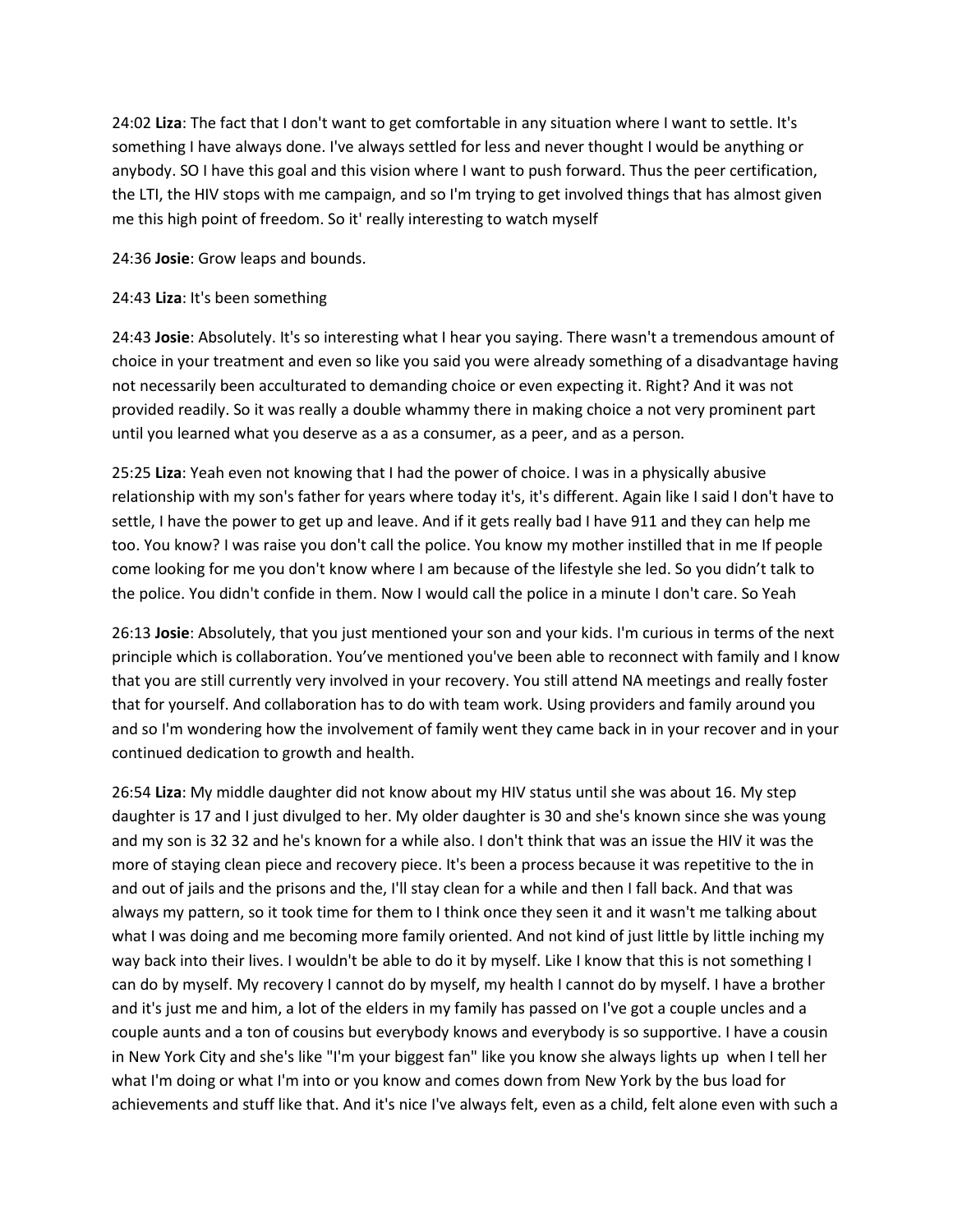big family and always felt alone in a crowd of people almost like I didn't belong now they call me DJ Cali because I like to take control. My nieces and nephews have been calling me that for years and I finally figured out what it meant.

### 29:11 **Josie**: I've never heard that

29:11 **Liza**: Yeah DJ Cali is in the house. And I was like why do you keep saying that and cause you are always trying to control everything. But it's been about getting more family oriented in family dinners and Thanksgiving. And I remember my first Thanksgiving and when we bought our home and standing in the corner and just watching everybody just been there and feeling I'm so grateful to be alive today and clean and recovery and to be able to witness, I'm a part today I'm a part of their lives. Today they are calling me saying mommy what do you think and what about this? And what about that? I need you for this and, and it's nice. Cause I remember when my brother told me one time that he used to drive passed me on the west side of Buffalo cause he didn't want to acknowledge me or even see how I was living. So it has been very important. I have built a network of people in recovery that have been oh my God. They have been instrumental things are shifting in my relationship and there is something in me that cries for love still. Even just with just a man that negative stuff creeps up especially in that area they've been so instrumental in doing holding me down and allowing me to be open and free and allowing me to talk whatever especially on those days if I feel like using, they are not many, but they pop up. where to hell with this what's the point and to be able to tell somebody listen this is where I'm at and they be like girl you crazy we going to the meeting and were going to hang out and we'll go to a recovery dance and they stick close to me and they hold on to me that's what we do. People at work oh my God they know my story for the first time in my life. I have a job and the fact that I'm a convicted felon and I'm HIV positive and that got me in the door, that's amazing! Like I don't have to worry about what I talk about. I am free to be me. And that has been amazing. I have never worked anywhere like that. There is a sense of freedom when I walk in that building and it's just, I love it, I love it, so where I'm at today I wouldn't change it for anywhere in the world.

31:48 **Josie**: Oh I bet that's beautiful I can only imagine what an asset you are to people that then come into Evergreen with their own stories and are then able to connect and it's normalized and their supported and they get that community. Great. The last principle is empowerment. I know you mentioned that when you were staying in the halfway house especially. That you were just starting to just relearn how to do some things for yourself. It sounded like you started to feel that autonomy and that ability again. I can do these daily skills. I'm wondering do you remember what that process was like or things that helped to foster that for you?

32:36 **Liza**: I didn't, at first in the beginning it was more like people just telling me what to do right? I spend some almost 6 months in that halfway house and I went to supportive living which is more independent. You know where there wasn't anybody really telling me what to do or when to do it. Everything we have talked about in my life has just been a process like I really don't know when things changed or when, it's not even so much as I said I think I'm going to stick this out. I'm going to stay here. I remember being in the halfway house and I remember walking into the halfway house walking into rehab and saying you know January 3rd 1999 I'll be done with parole and I'm going to get high. So I was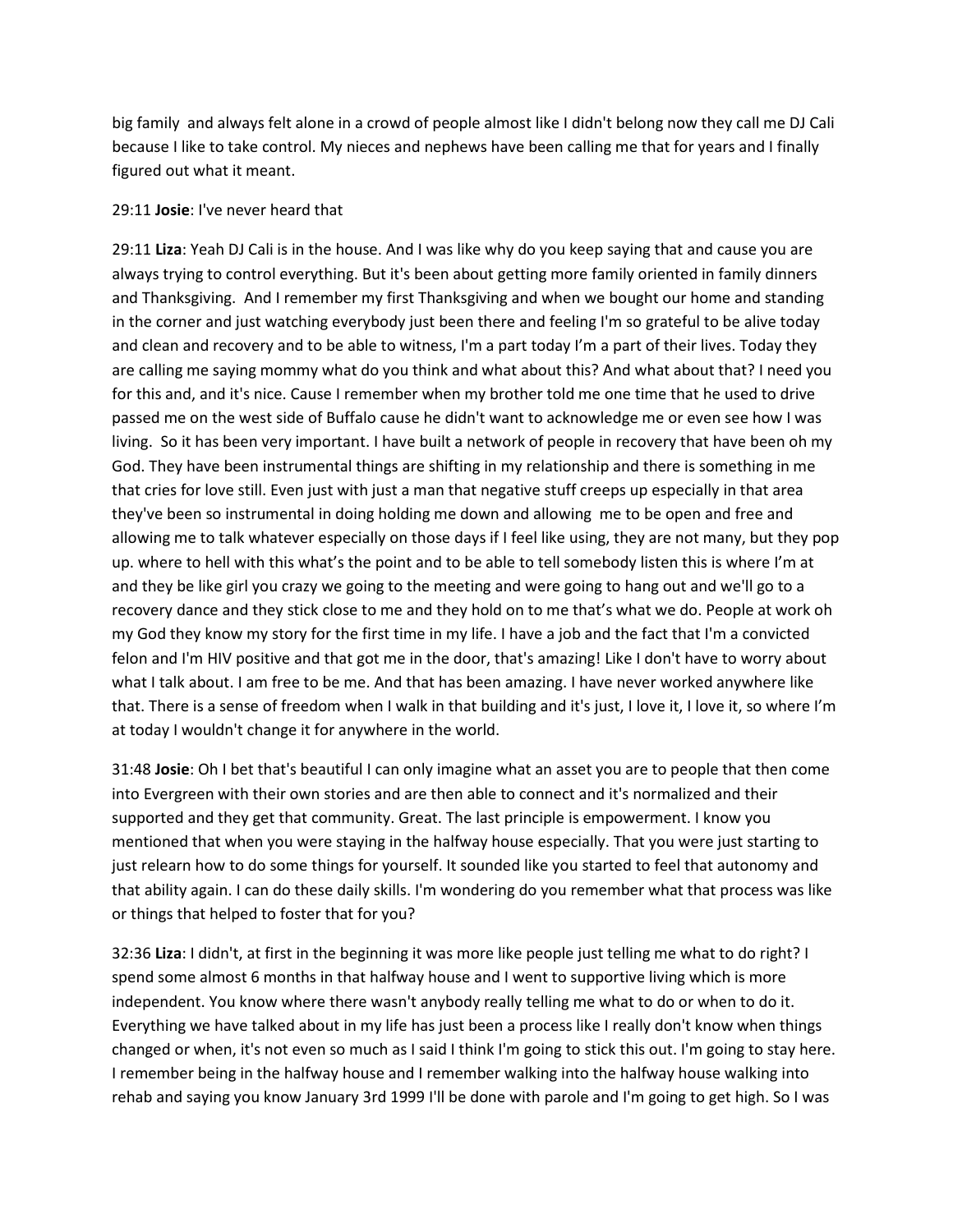kind of faking it to make it was really what I was doing in the beginning. I don't know it's almost like somebody turned on the light for me finally. and I can see for the first time in my life I was actually living life I was waking up, I was cooking breakfast, making bed, oh I got laundry, I had chores, I was keeping my schedule, all those little things I learned where still today they are helpful to me. And there just and people will say oh my God those are just basic everyday things, but I lost that. I lost basic living skills. I lost that, it wasn't that I wasn't taught to me you know that I lost it along the way and it was relearning everything. So. It's just been kind of interesting to me. I kind of have this drive and I kind of explain it like, I remember being at my lowest of the low and still having that drive to get out there and do whatever I needed to do to get that one more fix. Right? That's a job in itself. Even though you aren't getting paid for it, it's job. You get up you hit the streets you do what you have to do it's an everyday all day all night ongoing thing right? So somehow I've taken that that drive that passion that I had for the drug and I turned it to the positive side. Where I use that drive and that passion to surround my positive people with people that are doing positive things. Where people are I want to do that, I want to do that, like I want to do that, like even with this campaign. I remember watching even when it first started people that went out there and people said I'm HIV positive we need better medical care and we want people to acknowledge us and we need this and we want this and fighting for what they want. I remember thinking oh I wish I could do that. Like I didn't have the nerve to do that. Like I didn't have the push or the drive or it was hard, it was hard as a kid you know. My grandma raised us on social services and she did a hell of a job she always made sure we had everything we needed. We always had food on the table we always had clothes she had drive she had passion she took care of her family. Even my mother and her in own way family was first. You know even though she didn't raise us there were times where you know she showed up and every Easter we went to the circus. You know there were things that we always did that were constant with her. I think it's the addict in me. I need to be wowed! I think so and people laugh at me when I say that. But I need real excitement I need I need that high off of life. That's almost what it's like for me.

### 36:33 **Josie**: Yeah.

36:35 **Liza**: It's a high off of life. I took a trip with my daughter. My daughter graduated from college and the other one was turning 16 and I said let's do a girls trip let's take a cruise. We took a cruise and we go snorkeling. I don't know how to swim, I can't swim. So I you know and God plays a big part in my life. I believe in God, I don't go to church, I've never read the Bible, but there has to be a higher power working in my life. I'm still here to talk about some things so there has to be. So we were going to go snorkeling and you know were at the ledge and he wants us to jump in off this cliff and I'm like did he just say jump? And she was like don't do it just back out. I said Oh hell no. I did not come all the way to Cozumel to quit now right? I remember thinking I'm just going to go for I want to do those things that I've never done before that I've always dreamed about or that I've heard other people talk about. So I'm like ok. I said a quick prayer I said ok God. I know you didn't bring me all the way to Cozumel to let me die. I'm going in. and I jumped in and, and you know they give you the vest and all that. It's, it's just the little things in life it's, it's so amazing you know and we just did a second cruise and I don't know I don't know I just I'm just I just have this drive to live my life it's almost like I'm trying to catch up on missed time I wasted 15, 20 years of my life. I'm 49 years old I'm gonna be 50 next month. Like I'm so excited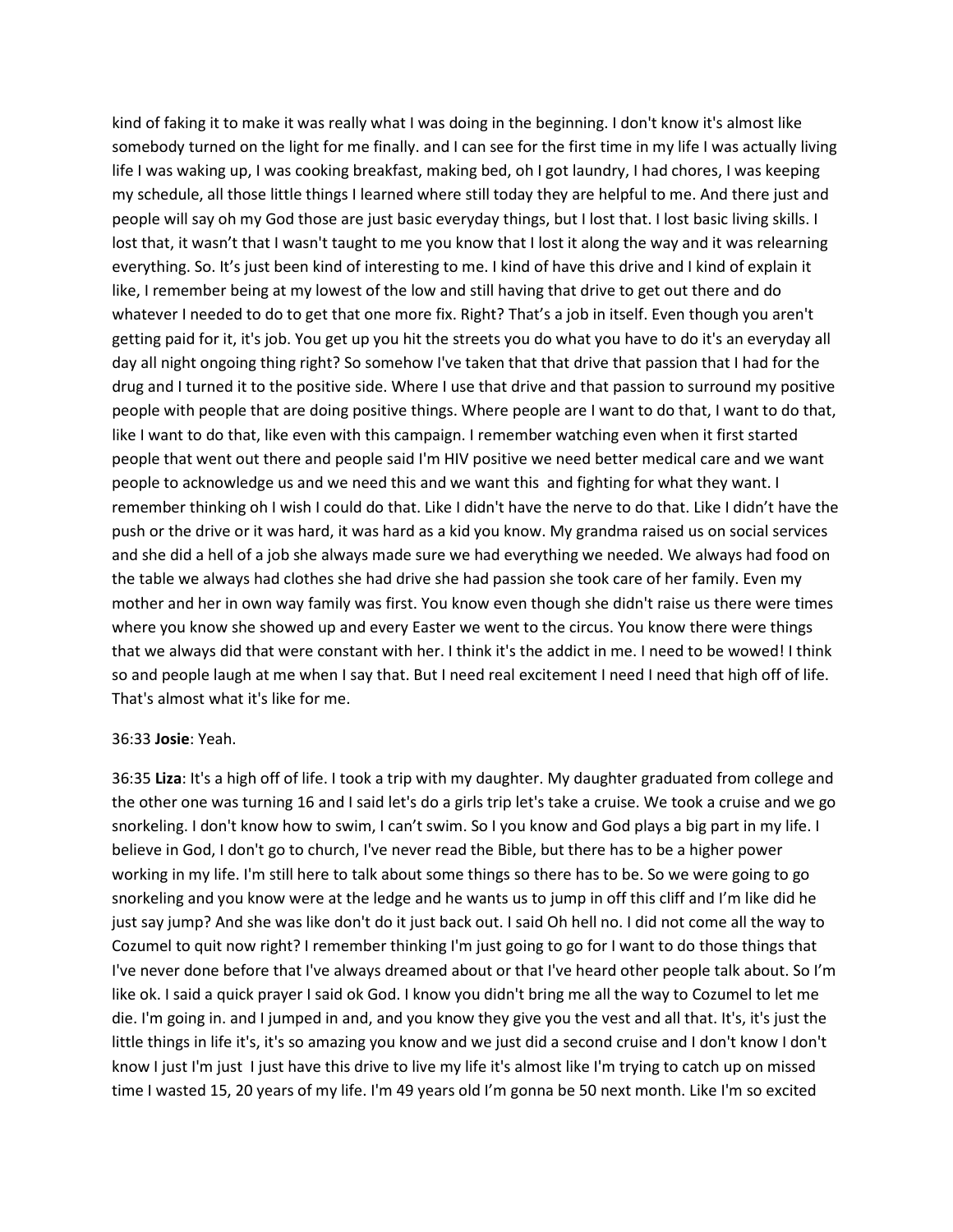people are like oh you tell your age. I was like hell yeah! I'm look at me. I have 7 grandkids I look great you know. Um but I never dreamed that I would live past 35. So I've got a second chance at life and you know I'm going to ride this thing out and there's a lot things out there to do and a lot of places and people that are willing to help and there's just stuff out there and I'm just seeking it. The way I used to seek the drug I'm just seeking my life now. So

38:48 **Josie**: Yeah, it seems like really soak in that positive and that empowerment not from not just people but experiences and the emotions and the energy around you. That's awesome.

#### 39:03 **Liza**: Yeah.

39:03 **Josie**: Cool. So for a last question there may be some people who are listening who are either facing addiction or facing an HIV status in some way or some people maybe who are providers for those folks that are in recovery or trying to get there or dealing with a positive HIV status. So do you have any final words on why you feel these principles we've talked about are so important?

(39:35) Liza: I was told a long time ago I needed to find one person who believed in me. And someone who would stand by me no matter what. And I've been able to find a few one persons in my life so if there are people that are struggling with the HIV status like there are so many of us out here that are willing to help. And you would be surprised like there are so many people out here showing love and are willing to help with whether it's trying to find the right doctor, or housing, or trying to um disclose to family members there are so many services and it's all about it's kind of like just stepping out on a leap of faith and just being willing to cause at the end of the day, no one can take our lives but there's so much hope out there we just gotta go out there and grab it. Because it's out there for us. People in recovery, I know people in recovery that struggle and fortunately relapse is not a part of my story, but relapse does have the same thing you cannot stay clean by ourselves. We have to I think it all goes hand and hand. It's about people who identify with us with what we've been through and what we are feeling, with what we're not feeling. And latching on to those people the positive ones allowing others to show us the way. That's what it is. It's about allowing us and that's what's hard allowing others to show us the way. Cause we've been doing this alone for so long. But to try to let people know they are not alone. You know and for a provider, don't give up like don't give up on people. There's always hope. Like if someone like me can make it like anybody can make it. You know I know people who have been homeless and, and drug addiction for 20-30 years. And they are clean now you know. And, and so don't give up on them. I heard a medical provider stating about somebody else oh they're a lost cause. No weren't not a lost cause because that can be your child or that can be somebody's family member or whatever. I mean were all just human beings I think we all to look out for each other and take care of each other. But I know that whoever it is. Whether you are struggling or you're in the field or you know you're a student at UB, reach out, reach out to people you see struggling, reach out. I don't care if it's the bum on the street if it's just a hello. You don't know what impact you make on people. It can just be a simple conversation with people and that can make a big difference in their lives so you know I don't judge, I don't try and take advantage of people I try to help I don't let people walk all over me but I try to help to the best of my ability. And it's just showing people some hope no matter what they may be.